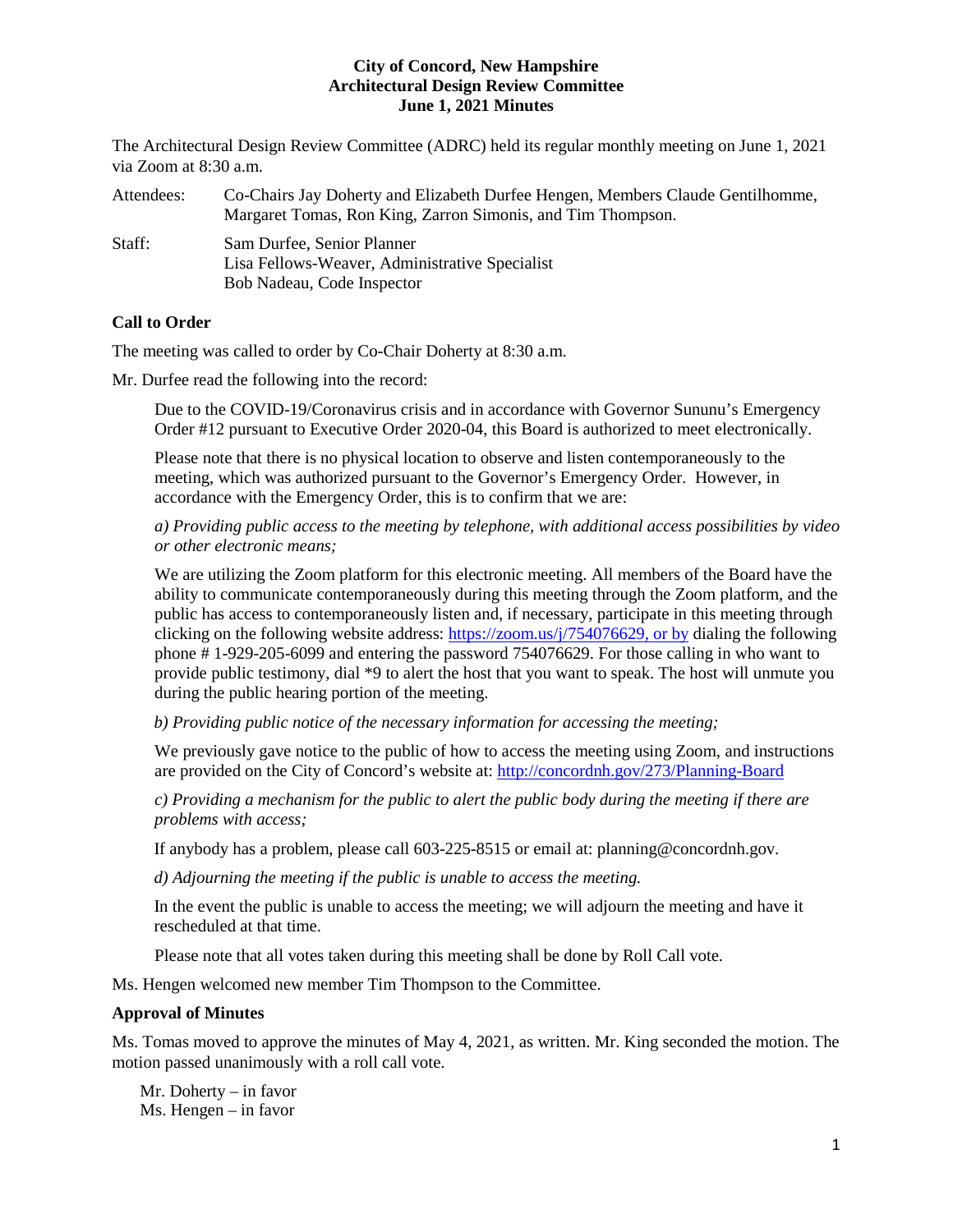Ms. Tomas – in favor

Mr. King – in favor

Mr. Gentilhomme – in favor

Mr. Simonis – in favor

Mr. Thompson – abstained as he was not a member of the Committee at the May meeting.

# *Sign Applications*

1. Hodges Development Corp., on behalf of Rick Smith, requests ADR approval for the installation of two non-illuminated wall signs at 211 Loudon Road in the Gateway Performance (GWP) District.

Rick Smith represented the application.

Mr. Smith returned to the Committee and presented two options for signage. One sign is proposed with a mandala to be installed by the entrance or without the mandala and the other request is for the sign between the windows with or without the mandala. Mr. Smith stated that the signs are to be placed in kind and nothing else changed. He stated that he preferred the signs without the mandala; however, would like to keep the mandala on the door.

Additional discussion was held about the wording on the larger sign. Mr. King stated that option 'D' includes wording and he feels that it is difficult to read.

Members felt option 'B' for the door sign was better and option 'A' for the sign between the windows; both options do not include the mandala.

Ms. Hengen made a motion, seconded by Mr. King, to recommend approval of option 'B' for the 2'x2' square sign at the entrance, and option 'A' for the larger sign, as submitted.

Ms. Hengen amended the motion to include the lighting, as submitted, for three, recessed, eye ball lights. Mr. king seconded the amendment.

The motion passed unanimously with a roll call vote as follows:

- Mr. Doherty in favor Ms. Hengen – in favor Ms. Tomas – in favor Mr. King – in favor Mr. Gentilhomme – in favor Mr. Simonis – in favor Mr. Thompson – in favor
- 2. Barlo Signs, on behalf of Northway Bank requests ADR approval for the installation of a new internally-illuminated monument sign at 190 North main Street in the Urban Commercial (CU) District.

Brandon Currier of Barlo Signs represented the application.

Mr. Currier stated that the application is for the monument sign. He stated that the business is open. The sign is not installed and has not been manufactured either. He stated currently there are two wooden poles, which will be removed and a new base will be poured with a single pole in the center with skirting. The sign will be fabricated with aluminum and will be painted.

A discussion was held regarding the base and sign not being proportional. Mr. King suggested to pull the base in to meet the bottom of the sign's radius. Ms. Hengen suggested lowering the sign. Mr. King agreed. Ms. Tomas commented that the sign does not fit in well in this area. She suggested changing the material to granite which would match the stone under the porch. Mr.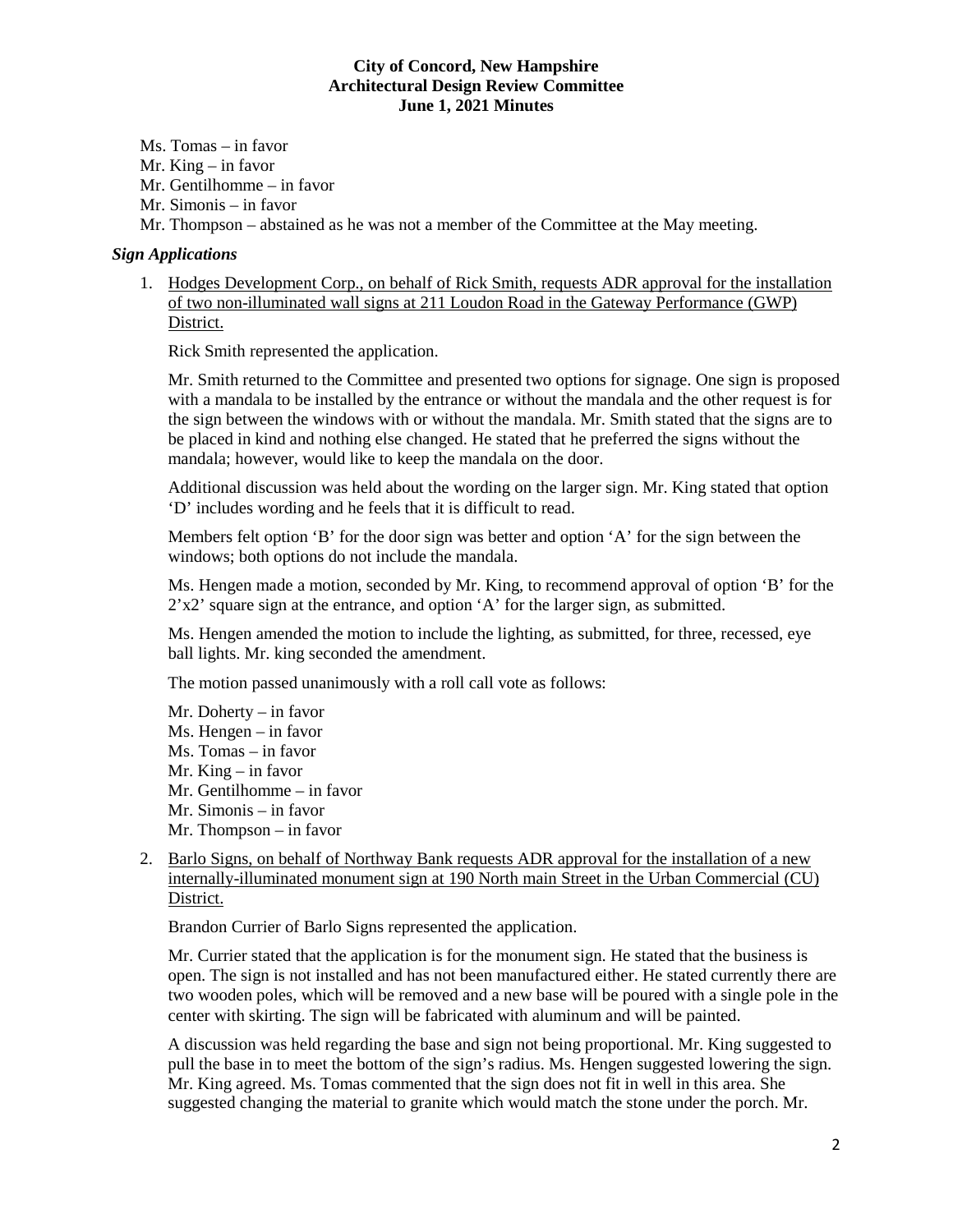Gentilhomme agreed that the sign could be lowered; he did not have any issue with the base and material as proposed.

Although not noted in the rendering, Mr. Currier added that the base will be covered by shrubbery.

Mr. Gentilhomme stated that the applicant has been very agreeable to try to meet what the Committee has recommended for all of the signs. He supported the design and suggested lowering the sign one foot to hide some of the base.

Mr. Gentilhomme made a motion, second by Mr. King, to recommend the sign be lowered six inches to one foot and bring the gray in two inches on either side to line with the radius.

Mr. Simonis asked what the IES maximum of illumines levels is for the sign; it should not exceed 40 candela per meter squared (NITS).

Mr. Gentilhomme amended the motion, second by Mr. King, to include the maximum of illumines levels for the sign will not exceed 40 candela per meter squared (NITS).

The motion passed with a roll call vote as follows:

- Mr. Doherty in favor Ms. Hengen – in favor Mr. King – in favor Mr. Gentilhomme – in favor Mr. Simonis – in favor Mr. Thompson – in favor Ms. Tomas – opposed
- 3. Signarama, on behalf of Eric Gill, requests ADR approval for the installation of three new nonilluminated wall signs, and the replacement of two internally-illuminated freestanding signs at 63 Hall Street in the Opportunity Corridor Performance (OCP) District.

Nichole Loati and Mark Reeves represented the application.

Ms. Loati explained that the proposal is for three non-illuminated signs for Gills Point S Tire  $\&$ Auto Service. The Gills sign is fabricated stainless steel lettering that will be bolted to the building façade. The size is 72.75" x 19.2". The PointS logo sign is a flat die-cut 3MM aluminum composite material sign that is fabricated in two pieces; there is a vertical seam. The proposed size is 158.5" x 49". The sign will be bolted to the façade of the building. The face of the letters will be 1 ½" from the façade.

Mr. Doherty stated that the Gills and Concord signs appear to be different sizes making the signage unbalanced. Ms. Loati replied that this is the franchise guidelines with the Gills larger than the location. Mr. Gentilhomme commented that if the Concord sign were changed it would also throw the balance off so either way it would appear unbalanced. Ms. Tomas stated that the signage appears to be off-center on the building. Ms. Loati agreed and stated that it appears to be the rendering that is off-center. Ms. Hengen asked why Concord is there at all. Ms. Loati stated that the signage is within the allowance and each sign is a separate sign permit. Mr. Thompson suggested moving Concord or deleting it altogether which would then not span the length of the building. Ms. Loati stated that removing Concord may be amendable to the applicant and then the signage could be centered by shifting it to the right and the logo could also be increased. Ms. Hengen added that the "Tire & Auto Service" section could be increased. She noted that the signage is not illuminated.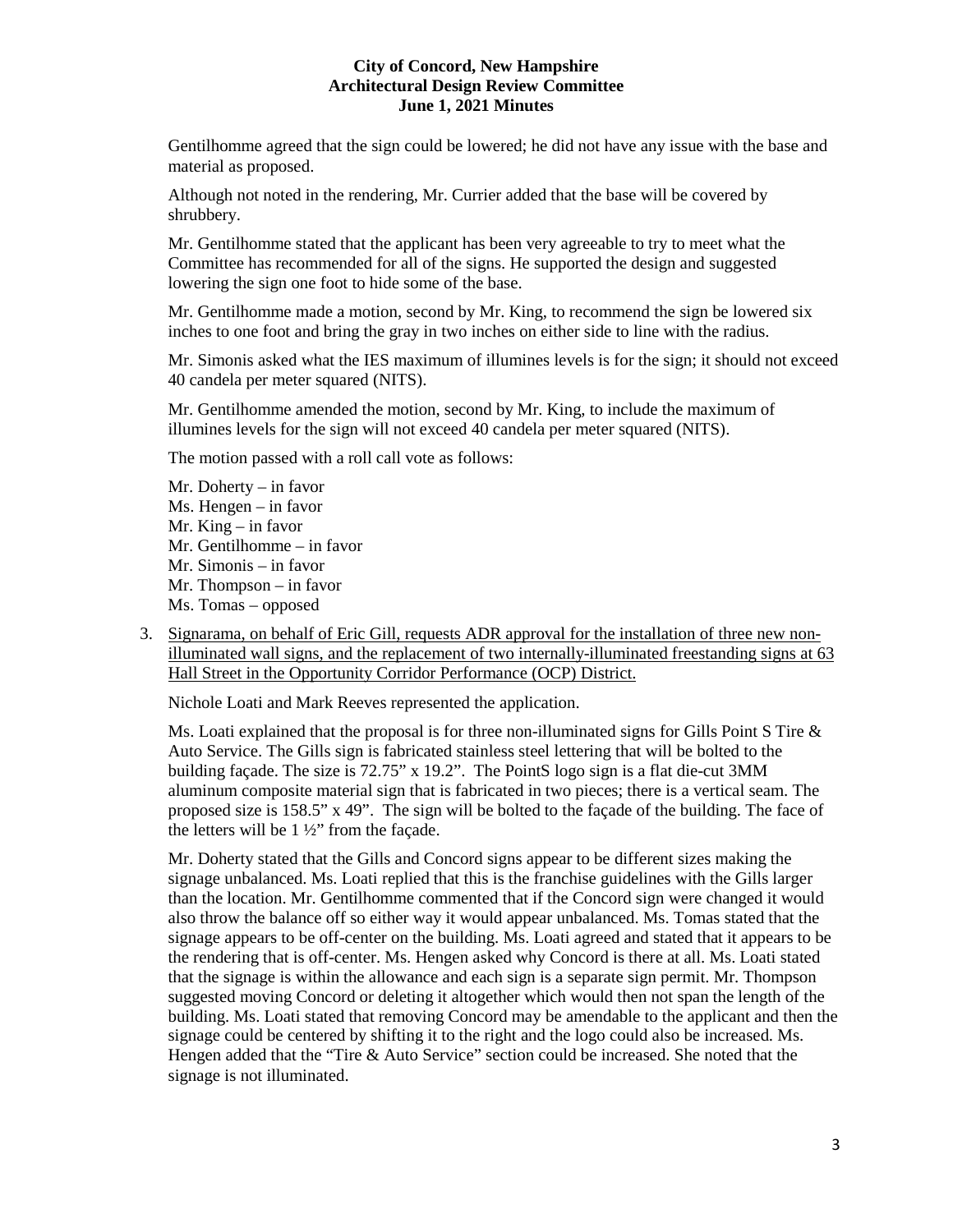Ms. Loati stated that freestanding sign is existing, currently with two signs. The proposal is to replace the face of the cabinet signs only. The signs are both internally lit.

Mr. Doherty referenced the white panel and stated that typically the Committee prefers that the white would be shielded or not glow. Ms. Loati replied that the background is a full white and will glow, but the design could be changed to incorporate an opaque backer panel so that the white of the sign will not glow at night.

Mr. Thompson made a motion, second by Ms. Hengen, to recommend approval of signs 'A' and 'B' as submitted, with the recommendation to realign the Gills sign to line up with the 'point' sign and to eliminate the Concord sign, and to reposition "pointS' over the door.

Mr. Gentilhomme stated that having Concord balances the presentation. Mr. Doherty suggested that all signage be shifted so that it is balanced.

Mr. Thompson amended the motion to include that staff will review the revisions. Ms. Hengen seconded the amendment.

The motion passed unanimously with a roll call vote as follows:

Mr. Doherty – in favor Ms. Hengen – in favor Ms. Tomas – in favor Mr. King – in favor Mr. Gentilhomme – in favor Mr. Simonis – in favor Mr. Thompson – in favor

Ms. Tomas made a motion, second by Mr. King, to recommend approval of the freestanding sign, as presented with the recommendation that an opaque backer panel be added to the white portion of the freestanding sign.

The motion passed unanimously with a roll call vote as follows:

- Mr. Doherty in favor Ms. Hengen – in favor Ms. Tomas – in favor Mr. King – in favor Mr. Gentilhomme – in favor Mr. Simonis – in favor Mr. Thompson – in favor
- 4. Neopco Sign Co., on behalf of Avenues Recovery Center request ADR approval for the installation of a non-illuminated wall sign at 81 Hall Street in the Opportunity Corridor Performance (OCP) District.

Glenn Shadlick of Neopco Signs represented the application.

Mr. Shadlick explained that a variance has been obtained for the colors, location, and size of the sign. There is an existing sign on the building to the right of the proposed sign. The design will compliment that sign. The sign will not be illuminated and there is no external illumination proposed. Material proposed is an aluminum composite.

Mr. Gentilhomme asked if the sign faces I-93. Mr. Shadlick replied yes.

Mr. Doherty asked if the neighboring sign was the same size of the neighboring sign. Mr. Shadlick replied it is smaller and is centered within the sign band. Mr. Thompson suggested that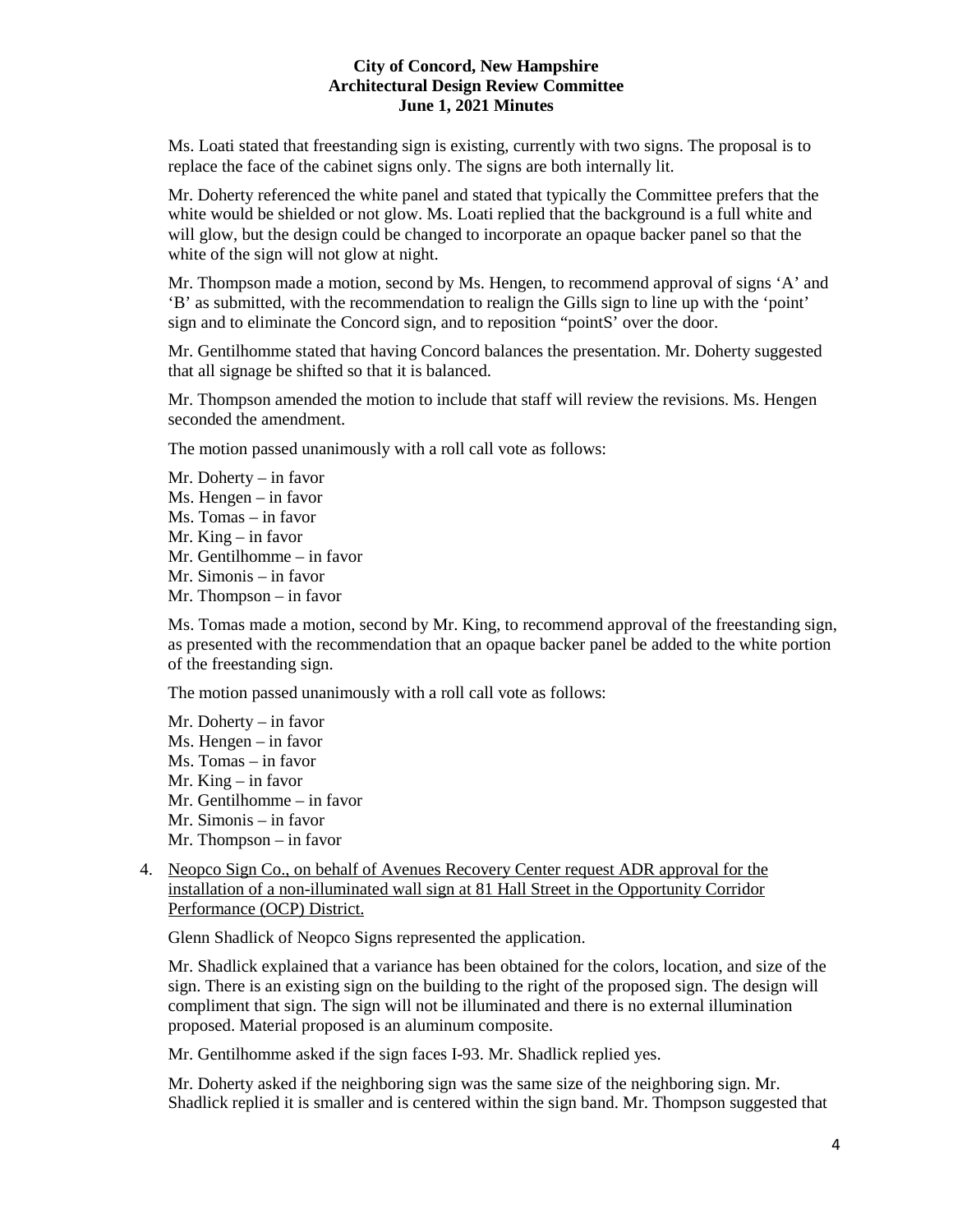the sign be raised to be at the same height as the neighboring sign. Ms. Hengen commented that typically a sign would be centered on the sign band; however, given that the sign is facing the highway perhaps it should be matched up at the top of the existing neighboring sign.

Mr. King stated that the font proposed is weak. Ms. Hengen noted that the additional verbiage at the bottom is not visible. Mr. Shadlick stated that they have utilized the total square footage allowed and no additional signage is allowed. Discussion ensued regarding the font size and lack of visibility and other options. Mr. Shadlick explained that he did suggest increasing the font size; however, that would then increase the size of the sign. He added that there really is no other place for a sign.

Ms. Tomas made a motion, second by Mr. Thompson, to approve the sign, as submitted, with the recommendation to remove the phone number and increase the text; should that not be feasible, then increase all the text to fill the sign fully.

The motion passed unanimously with a roll call vote as follows:

- Mr. Doherty in favor Ms. Hengen – in favor Ms. Tomas – in favor Mr. King – in favor Mr. Gentilhomme – in favor Mr. Simonis – in favor Mr. Thompson – in favor
- 5. Advantage Signs, on behalf of Eastern Analytical requests ADR approval for the installation of a new internally-illuminated monument sign at 51 Antrim Ave in the Industrial (IN) District.

Josh Messenger of Advantage Signs represented the application.

Mr. Messenger explained that the sign proposed is for a new building. The sign will be internally illuminated. The materials proposed are an aluminum cabinet with Lexan faces. The post will be painted to match the cabinet.

Mr. Doherty asked if the white panel will be opaque. Mr. Messenger replied yes, the sign will have an opaque background. It was also asked if there will be any additional signage for the building. Mr. Messenger replied no and added that this is a dead-end road. Landscaping was mentioned. Mr. messenger replied that he was not sure about any plans for landscaping.

Mr. King made a motion, second by Mr. Simonis, to approve the sign, as submitted, with the recommendation for an opaque background.

The motion passed unanimously with a roll call vote as follows:

- Mr. Doherty in favor Ms. Hengen – in favor Ms. Tomas – in favor Mr. King – in favor Mr. Gentilhomme – in favor Mr. Simonis – in favor Mr. Thompson – in favor
- 6. Advantage Signs, on behalf of Crisis Center of Central NH requests ADR approval for the replacement of an internally-illuminated freestanding sign panel and the replacement of an externally illuminated wall sign at 287 South Main Street in the Opportunity Corridor Performance (OCP) District.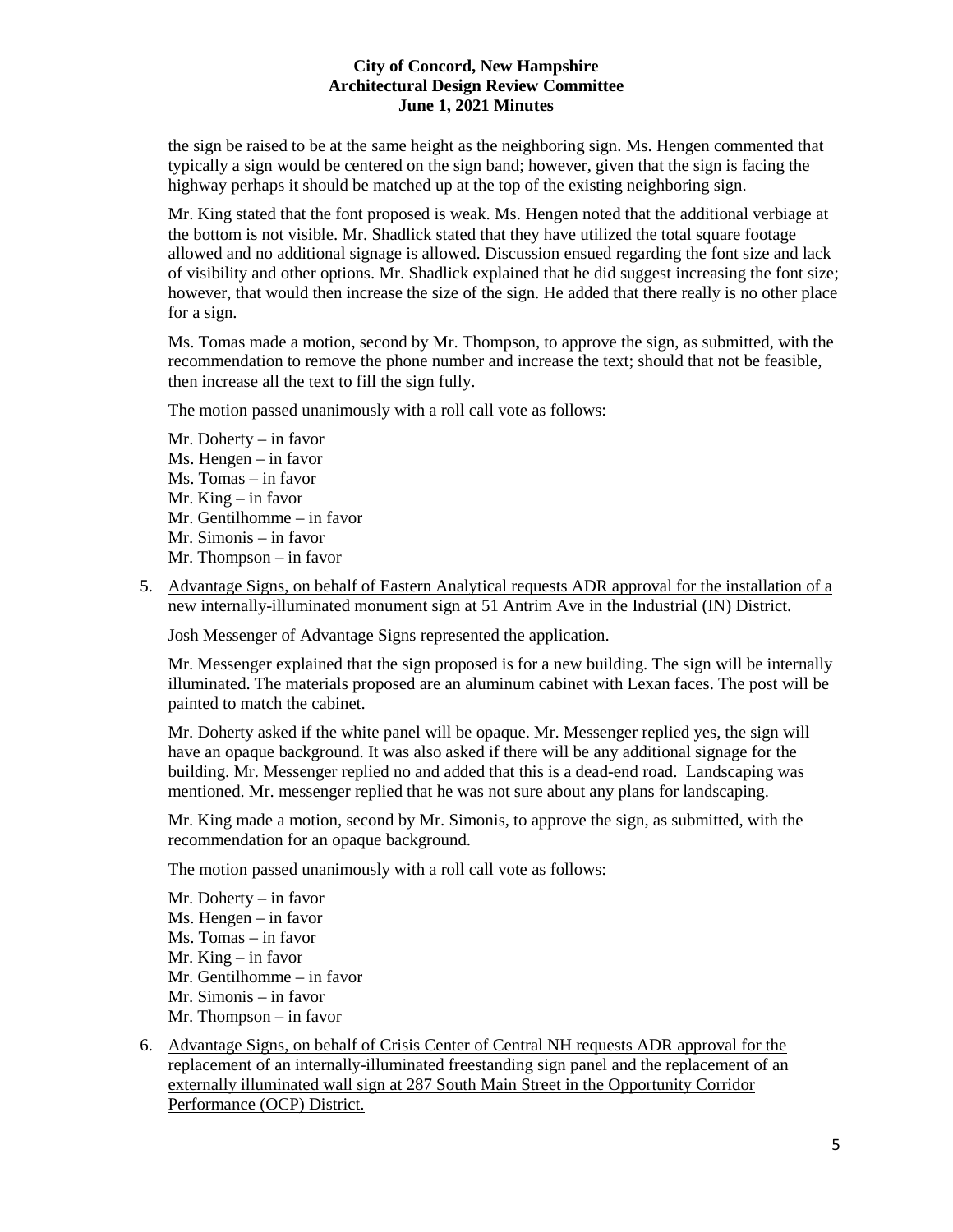Josh Messenger of Advantage Signs represented the application.

Mr. Messenger explained that the proposal is for directory updates for the pylon and building.

Ms. Tomas asked if the signs will be the same in both locations. Mr. Messinger replied yes. Ms. Tomas noted that the text on the pylon sign is very small. Mr. Messinger replied that the applicant is trying to keep the logo and sign consistent; however, he agreed especially with the stacked lines. Ms. Hengen stated that the pylon sign is very busy and fewer words on the signs is better and easier to read.

Ms. Hengen made a motion, second by Mr. Thompson, to recommend approval with the strong recommendation that the amount of wording on the pylon sign be reduced in order to render it more legible.

The motion passed unanimously with a roll call vote as follows:

- Mr. Doherty in favor Ms. Hengen – in favor Ms. Tomas – in favor Mr. King – in favor Mr. Gentilhomme – in favor Mr. Simonis – in favor Mr. Thompson – in favor
- 7. Rowland Studio requests ADR approval for the replacement of an internally-illuminated freestanding sign panel, and two internally-illuminated wall signs at 89 Fort Eddy Road in the Gateway Performance (GWP) District.

No one was present to represent this application.

Mr. Durfee explained that the proposal is for two building signs and a panel in an existing freestanding sign.

Mr. Simonis stated that building signs are different than the pylon. Mr. Nadeau responded explaining that the applicant will be filling the existing sign boxes. There is additional road frontage on the Fort Eddy Road side.

Mr. Thompson stated that white background with the black letters is not as aesthetically pleasing than the black sign with the white lettering. A discussion was held regarding having signs in different locations be consistent; it is a visual clue to have signs match.

Mr. Thompson made a motion, second by Ms. Tomas, to recommend approval with the recommendation that all three signs be consistent with a substantially similar background and a dark background be used with white lettering; return to the Committee if the applicant wishes to use a white background.

The motion passed unanimously with a roll call vote as follows:

Mr. Doherty – in favor Ms. Hengen – in favor Ms. Tomas – in favor Mr. King – in favor Mr. Gentilhomme – in favor Mr. Simonis – in favor Mr. Thompson – in favor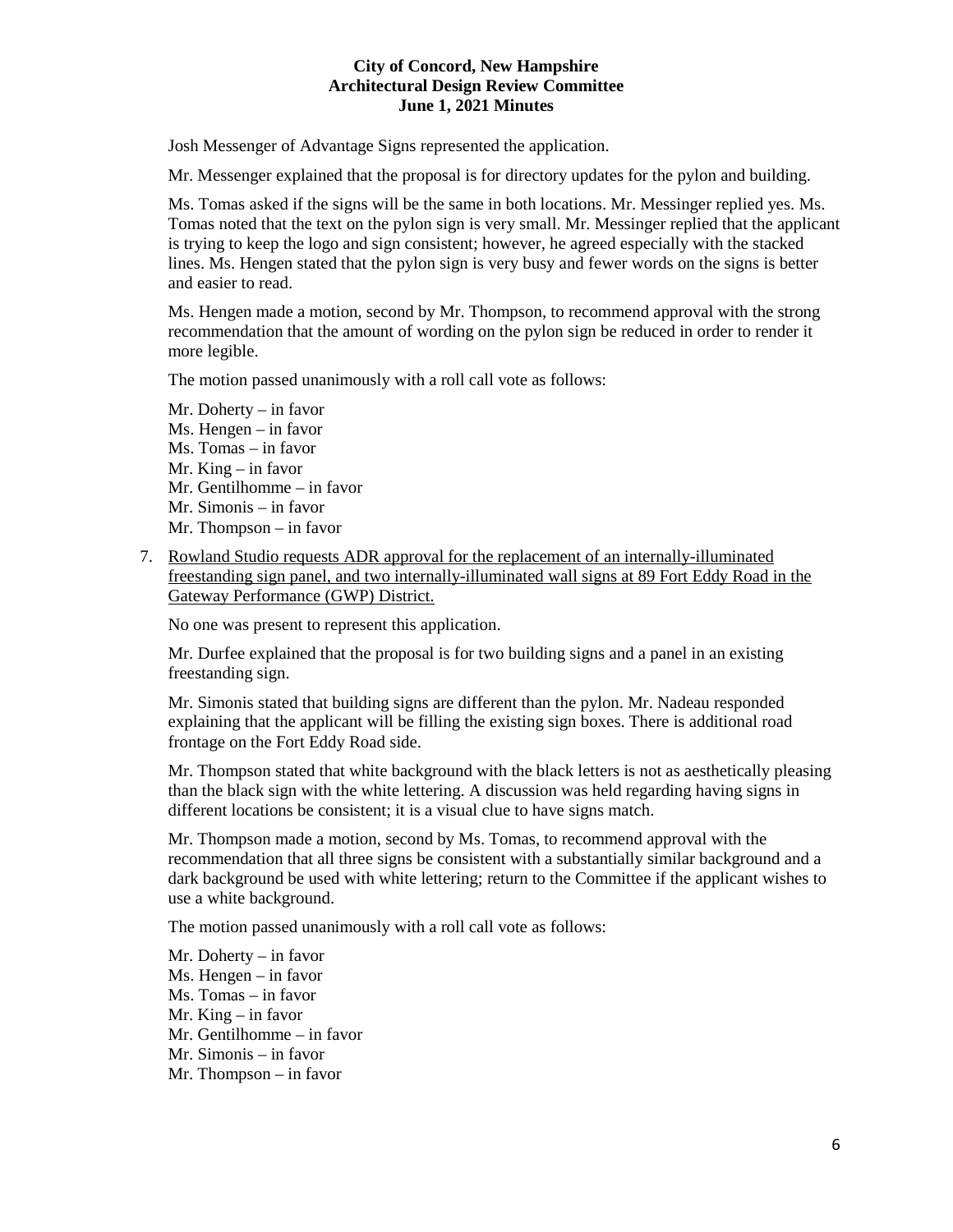# *Building Permit Applications in Performance Districts*

1. The Turner Group, on behalf of NH Distributors requests ADR approval for the installation of a roof-mounted solar array at 1 Horseshoe Pond Lane in the Opportunity Corridor Performance (OCP) District.

Bill Hickey, of The Turner Group, represented the application.

Mr. Hickey explained that the proposal is to install a 376-panel solar array on the roof top of the northern half of the building. The southern end will not have any panels. The panels are installed on a frame that sits directly on the roof. Any visual impacts are minimal.

Mr. Durfee noted that the application is before the Committee due to the fact that the building is in a performance district.

Mr. Simonis mentioned glaring from the panels and noted that there may be some issues with the FAA because of the flight patterns from the airport.

Mr. Thompson made a motion, second by Mr. King, to recommend approval, as submitted.

The motion passed unanimously with a roll call vote as follows:

Mr. Doherty – in favor Ms. Hengen – in favor Ms. Tomas – in favor Mr. King – in favor Mr. Gentilhomme – in favor Mr. Simonis – in favor Mr. Thompson – in favor

# *Major Site Plan Applications*

1. Nobis Group on behalf of Dakota Partners and P&M Realty of Concord, LLC, requesting Major Site Plan approval for a mixed-use development consisting of six residential buildings (180 total units), and two commercial buildings, at Langdon Avenue in the Opportunity Corridor Performance District. The applicant is also requesting a Conditional Use Permit to allow for the construction of fewer parking spaces.

Mark Pilotte, of Dakota Partners, Ed Wojcik with Katie Van Hamel from Wojcik Architects, Chris Nadeau of Nobis Group, and Jonathan Halle of Warrenstreet Architects represented the application.

Mr. Pilotte stated that the proposal is for a 192-unit complex over a four phased project.

Mr. Nadeau stated that the project is on Langdon Avenue within the former South End railyard, adjacent to Concord Trailways bus terminal and Big Jim's. This will be a mixed-use design of 2 office buildings in the front of the property, one is a four-story and the other is a two-story. There will also be six residential buildings; all three-story buildings, two residential buildings will have 48 units, two buildings will have 36 units, and two will have 12 units. There will also be a club house at the far south end of the site.

Mr. Wojcik stated that the buildings will have two facades, a public street façade and a court yard façade. They have looked at various styles of buildings in this area and looked into the history of the site for inspiration. Historic pictures of the railyard were provided. Mr. Wojcik stated that they have tried to incorporate architectural elements similar to mills, including stair towers, different window patterns and roofing designs with pockets and brackets. The concepts for the three-story buildings include pitched roofs with tower elements for stair wells, and flat roof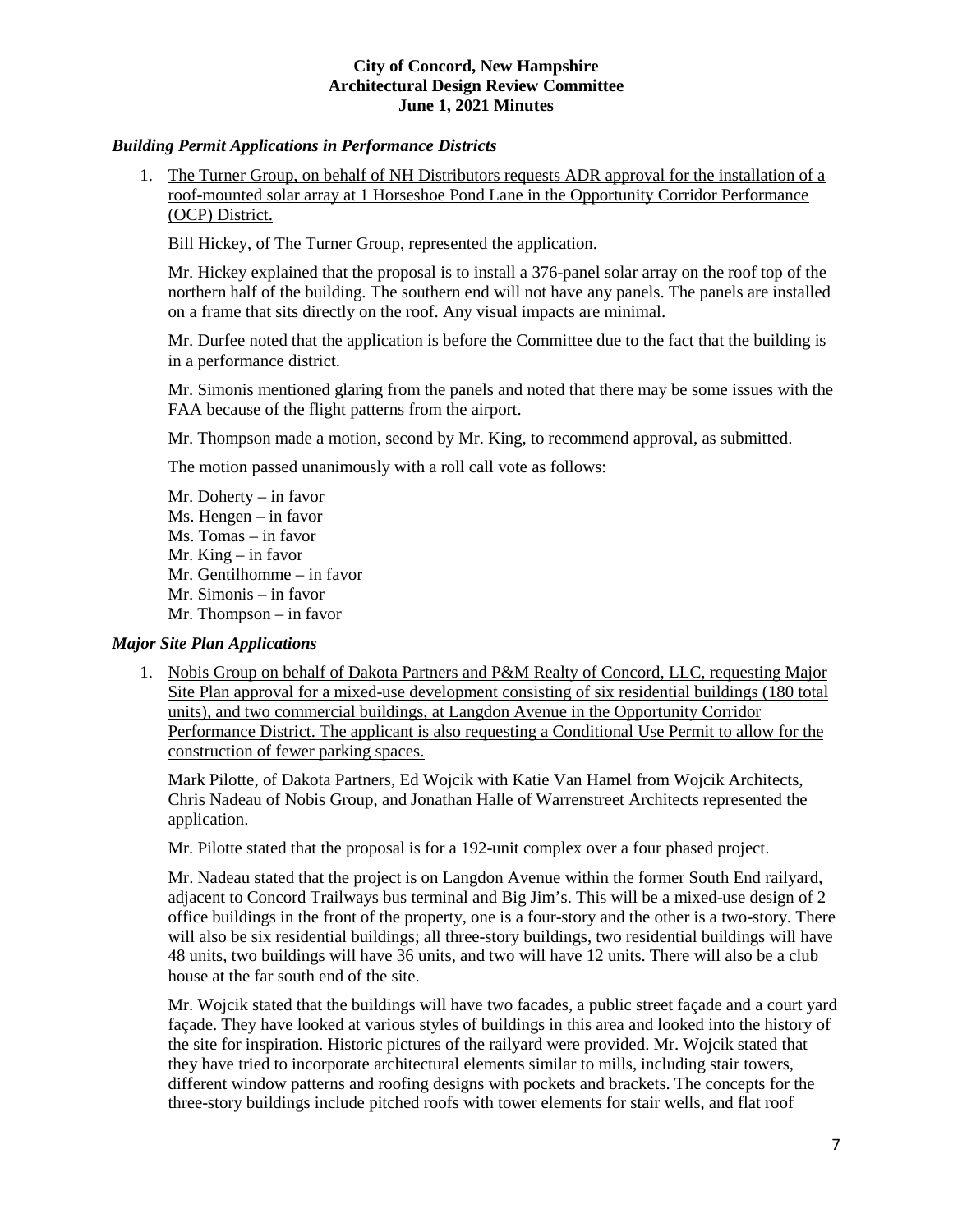portions for the ERV units. Materials proposed include vinyl siding, a variety of board and batten for the upper portions, the lower areas would be clapboard style. Colors would vary for texture. The overall plan layout is a central corridor style with units on each side. Asphalt shingles will be used for the roof. Window treatments may be a black vinyl for a more contemporary feel. He explained that there is a jog in the buildings for division and roof planes. He noted that the courtyard façade of the buildings will have glass windows.

Mr. Doherty commented that he appreciates the historic review and presenting a modern look while using some of the interestingness of the area. He feels that the overall concept is successful.

Ms. Tomas asked if there are other renderings available for the other residential buildings on site since only 2 were shown in the presentation. Ms. Van Hamel provided an overview of the other buildings.

Mr. Doherty stated that the Committee typically requests information relative to proposed materials, colors, have samples provided, and provide explanations if all of the buildings will be different or the same. He requested this information for the next meeting.

Mr. Gentilhomme commented to the attention of detail shown and it is appreciated. He stated that there is a water feature nearby. He referenced the site plan and expressed concern with the four main apartment buildings and the proposed locations; they are regimental and all appear to be in a very tight pattern. He suggested an irregular layout from how they are sited and suggested they consider adjusting the angles of the buildings to incorporate the marsh in the design, rather than having them all in a row.

Mr. Nadeau replied that they originally provided something similar to his suggestion; however, the layout was done purposely with guidance from the City as the City staff requested a more urban street style.

Mark Pilotte further explained that there is a wetland on the southern part of the property, which requires a 75 ft buffer. He added that the rail line is on the east side. He further explained the parking requirements for the office building and for the apartments. This design is supports what the City Planner requested. Mr. Wojcik added that the way the buildings are presented and the scale will be helped by the landscaping and lighting. The buildings are separate buildings and there will be view corridors. These are only three-story buildings and he feels that this is a good mix.

Mr. King referenced the west side of the site and asked if there will be any flexibility with the parking. He noted that this area would also be a good place to add a park or a green area surrounded by the parking, which may open the area up for a view corridor to the marsh. Mr. Pilotte replied that the area is very tight due to the drainage easement and detention basin.

Mr. Nadeau reviewed the pedestrian access and the internal sidewalks, which will connect to external sidewalks. He explained that they are also proposing a sidewalk up Langdon Ave to South Main Street with a cross walk.

A discussion was held relative to future development in this area and additional pedestrian connections. Mr. Nadeau explained that there are no future connections planned as this is private property. It was noted that there may be a long-term possibility of some type of a connection to the south end marsh and Terrill Park. Ms. Hengen commented that she hopes there will be an option for a foot path to utilize for the area. Mr. Pilotte replied that there is an area for a foot path as well as a piece of land off of South Main Street. Mr. King encouraged the walkway and view area. Additional discussion ensued relative to the detention pond area for a pathway. Mr. Pilotte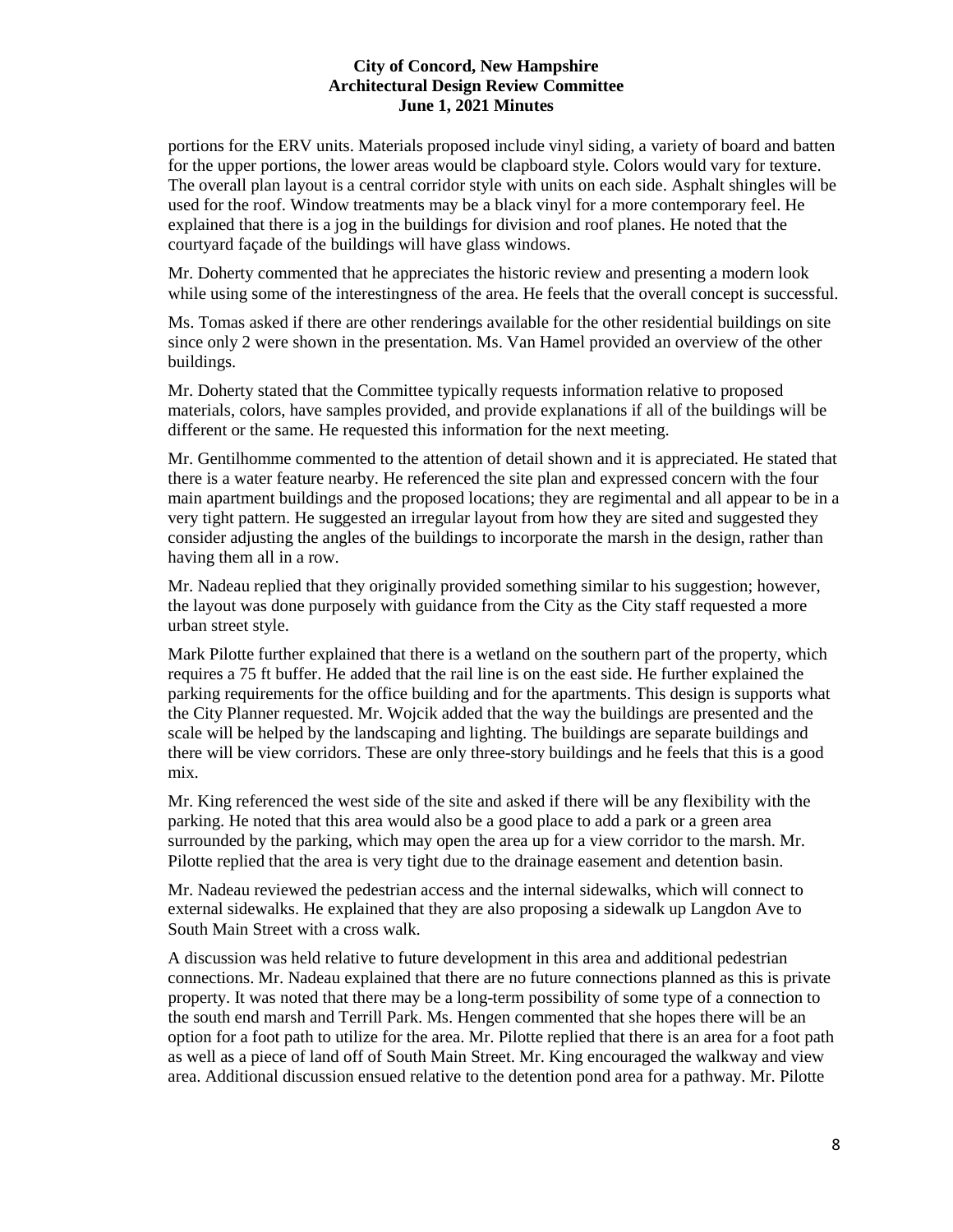stated that it may be possible to use this area; however, the final design of the detention basin would need to be reviewed.

Mr. Doherty asked about an internal green space. Mr. Nadeau replied that there is an urban feel with the street scape design in between the buildings. Mr. Pilotte added that they have made some changes to include a central play area, garden space with raised planters, a patio area, lighting accents, and added trees for buffers.

Mr. Doherty asked if the internal space could be developed differently to make it easier to walk through. Mr. Wojcik explained that they originally had a more traditional access; it has since been changed. The foot traffic will be light and there will be less chance of cut throughs.

Mr. Halle provided an overview of the landscaping and addressed the orientation of the residential buildings. He stated that the layout design was dictated by Planning Staff. The idea of an internal space was designed to be more park like with a smaller play area and not perceived as one big green space in the middle.

Mr. Halle presented a video showing the design of the office buildings. He explained that the building design does not address a particular end user and may be revised when a tenant is selected, it may also be combined into a single building. One building is 20,000 sf and the other is 40,000 sg ft. The buildings are brick with glass and an alucobond wrap. Discussion ensued relative to the martials.

Ms. Tomas commented that she feels the design and materials work well and this is a good fit into the area.

Mr. Doherty asked about the flat roof choice. Mr. Halle replied that both designs have moved forward very rapidly, and had not seen the residential building design when designing the commercial buildings. However, they looked at what was done on the North end of the corridor and designed this to be in line with the office vernacular in the City. He noted that all other buildings in the area have flat roofs.

Ms. Hengen stated that she likes the distinctions of the office and residential space. She suggested that if there are to be two buildings, provide a footpath between them that will lead back to the other site. She added that anything that can be done to encourage pedestrian traffic is in everyone's best interest. Mr. Halle replied that he believes that there is a four-foot fence and a gate planned along the back edge of the commercial buildings. Mr. Nadeau stated that due to the existing contamination, there is a higher threshold set for residential use by the State which requires a two-foot cap of clean soil in all areas that are landscaped. The 2-foot cap is not a requirement for the commercial area; therefore, they have to keep the residential area contained. Mr. Pilotte added that it is also cost driven as the fill material is very expensive. He added that a path could work and gate could be added. When the commercial project is completed they could cap the area and increase the amount of fill for the area. Mr. Halle stated that the plans show a chain-link fence; however, they are currently proposing an aluminum vertical rail fence, gates could be added. He noted that the residential area capped with 2 ft of fill will also change the grades.

A discussion was held regarding the alignment of the commercial buildings; it was suggested that they be shifted closer to Langdon Ave to be in line with the EVO rock climbing gym building. Mr. Halle stated that the parking is proposed to be in the front of the building to be in context of the other buildings within the project. He added that this also goes back to the original discussions for the design to be that of a more urban feel. Mr. Nadeau explained that the four-way intersection to the west will be the main entry way into the site. Discussion ensued regarding flipping the plan so that the buildings front along Langdon Ave. and adding a tree line. However,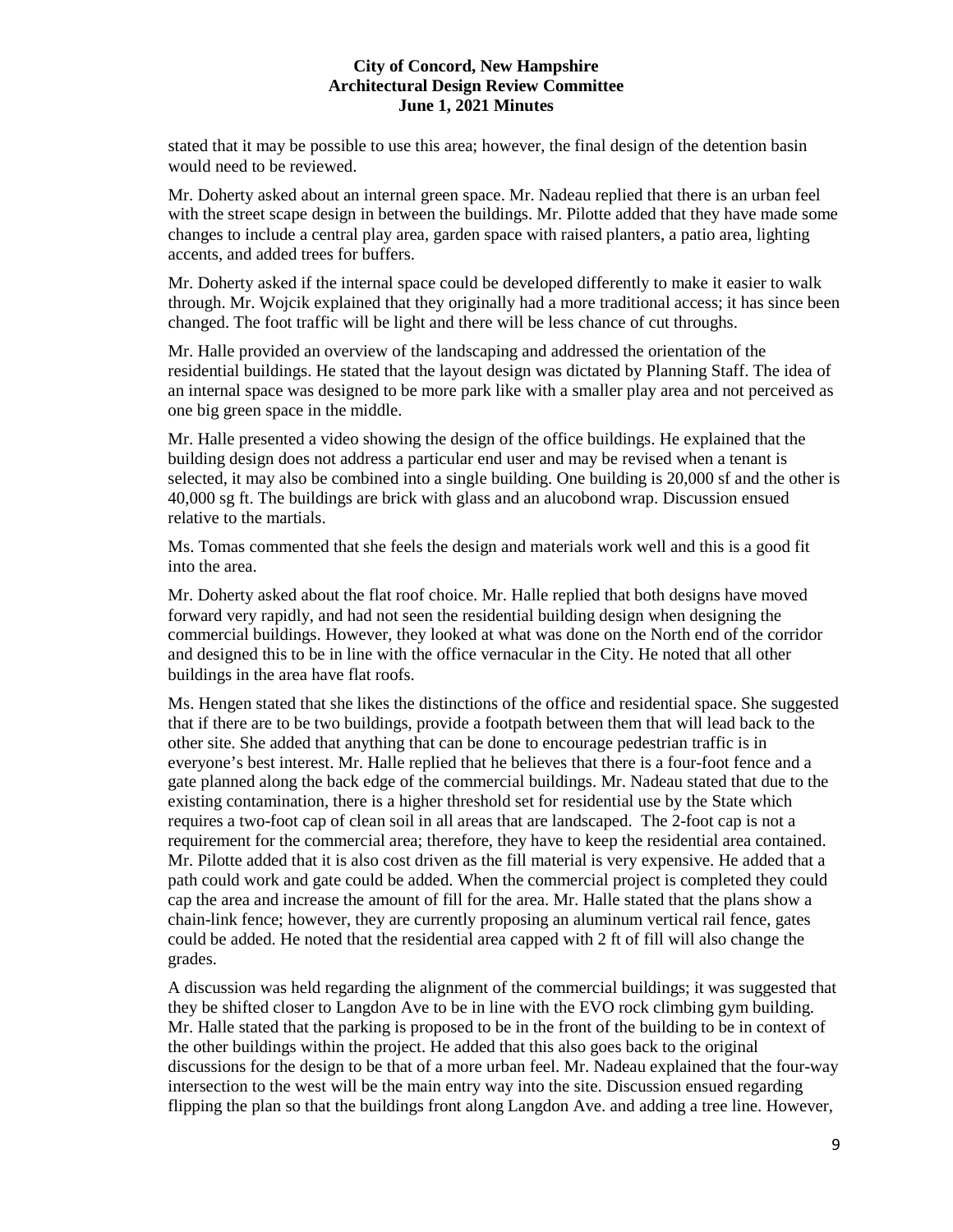Mr. Wojcik stated, the commercial traffic would then be entering into the residential development; this plan keeps the traffic to the north. Mr. Halle stated that he began the design with the buildings on Langdon Ave.; this is the direction that has been given to them by City staff.

Ms. Tomas referenced the landscape plan and noted the lack of evergreens on the site. Mr. Halle replied that there is a six-foot solid fence proposed for a visual aid and to help with sound. Ms. Tomas stated that there should be some evergreens added between the parking area and railroad. Mr. Pilotte agreed and added evergreens would also make the area denser and add foliage. He added that they will try to berm that area a few feet higher and place additional trees there to lessen the impact.

Ms. Fenstermacher commented to address the commercial building layout. She stated that the intent was the road between the commercial and residential building would be to create an urban street scape. She stated that the fence is a surprise and has not been previously discussed. She expressed concern with separation; the street will appear to be an alleyway and that is not the intent. The intent was that the street would be an urban corridor and have a connection between the residential section and the commercial section. She asked about the environmental issues that were noted to be driving the design.

Mr. Pilotte reiterated the need to protect the residents of the development regarding the soils. He added that the fence will be added for protection and is also a timing issue; it is not intended to be a permanent fence. He explained that once the commercial building is done all of the environmental issues will be addressed.

Ms. Hengen asked if there are any commercial businesses proposed that could be utilized by the residential tenants. Mr. Halle replied that is a viable option and can be a use supported. It was noted that these are two separate projects with two separate ownerships that will occur at two different times.

Ms. Tomas asked if the fence is removed, will there still be a brick wall appears that you would still need to walk around to access the commercial buildings. Mr. Thompson replied yes.

Mr. Pilotte stated that there is a very tight schedule. They plan to submit the funding application to the State in August and will need the site plan approved prior to that.

Mr. Pilotte stated that the feedback provided is appreciated. He understands the Committee likes the approach from the historical aspect and mimicking the past and bringing it forward to the future. He stated that their next step will be to provide samples of the materials and colors. He added that they will work on adding an open space from the east to the west with the detention basin and enhancing the area to allow the connection for the future for a path through the conservation land. They will also update the circulation path and provide an updated lighting plan with illuminated paths through the green space. They will also work on updating connection areas between the buildings.

Mr. Doherty requested they look at the folded plane and how that happens on the façade of the commercial buildings.

Ms. Tomas commented that the overall residential design is successful. She stated that it may be a bit stripy, especially if using all vinyl. Mr. Gentilhomme stated that at the pedestrian level they should be careful to make sure that they use a durable siding. Mr. Pilotte replied that because it is affordable housing the project is a challenge with what can be used to make the funding work out.

Mr. Doherty stated that he feels the Committee, overall, is in support of the project and it is proposed in a great area of the City that will become a gem in the future.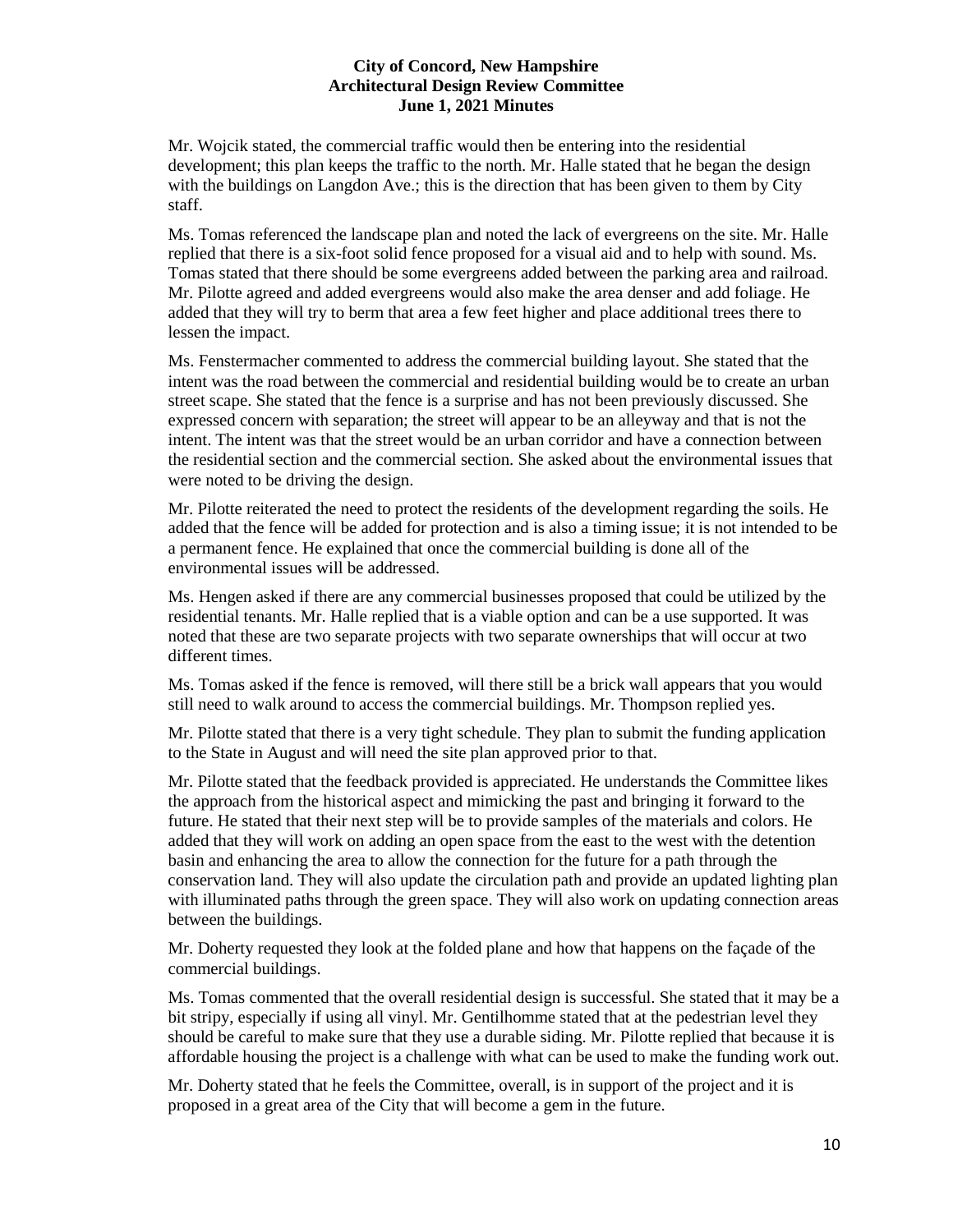# *Mr. Thompson left the meeting.*

1. Nobis Group, on behalf of Brixmor Capitol, requests Major Site Plan approval for development of new restaurant, retail, and coffee shop uses with a drive-through facility at 80 Storrs Street in the Opportunity Corridor Performance (OCP) District.

Reuben Twersky of Brixmor and Chris Nadeau of Nobis Group represented the application.

Mr. Twersky stated that they feel that they have met all of the Committee's comments. They are on a tight timeline and are hoping to get the Planning Board's approval at the next meeting.

Mr. Nadeau presented the landscaping plan and explained that shade trees have been added along Storrs Street, the main entrance driveway, and the south side of the drive through. The parking area against the plaza has been eliminated due to fire concerns. The drive through has been changed to have two order stations with two separate lines coming in and will merge at the pickup lane.

Ms. Tomas asked about changes made to the main entrance area with the crosswalk and pull off/drop off area; it is very busy. As far as the entrance area, they have eliminated the drop off area and it is now only a delivery area. There is still an outdoor gathering spot at the 110 Grill with additional landscaping added. Mr. Nadeau added that they rotated the bike rack and the seating wall is now two feet higher than the lower table areas.

A discussion was held regarding the drop off area. Mr. Durfee explained that the area would not be allowed to be used for pick-up/drop-off of customers to avoid conflicts with the drop off area and due to the location of the entry of the crosswalk. He added that any deliveries could be done during off peak hours.

Mr. Twersky reviewed the changes made to the elevations. He stated there are no changes proposed to the 110 Grill from the last meeting. There are no major changes made to the coffee shop other than the change noted to the pick-up window. He stated that with regard to the middle building's changes, all wood materials have been eliminated to the north elevation and brick is proposed with granite tile, which will be added on the columns and popup. The other changes made were to the South elevation. Two options were proposed; one with only brick and the other with wood on the top portion

# 110 Grill

Mr. Twersky stated that the design proposal has not changed; this is the best effort from the tenant and this layout is the design typically used by the tenant. He feels that the design is a take it or leave it at this point.

Mr. Gentilhomme stated that there are several other locations where the tenant has changed the building's appearance and modified the materials, either slightly or in a major way to accommodate the local context; however, they did make the changes. He expressed frustration with the fact that 110 Grill is not willing to be a partner of the community and are not willing to work with the City to fit in better. He stated that one thing that could be done is rather than using CMU is to use brick. Mr. Gentilhomme stated that there are two specific locations that have incorporated other materials. They need to tie their architecture to fit into the area.

Ms. Tomas stated that she has mentioned the other locations and changes and agreed with Mr. Gentilhomme. She added that she does not support this design in this location. Mr. Twersky stated that the point of objection with the ADRC has been the location of the front door and he does not recall this being an issue. Ms. Tomas replied that he has not been listening if he has not heard it.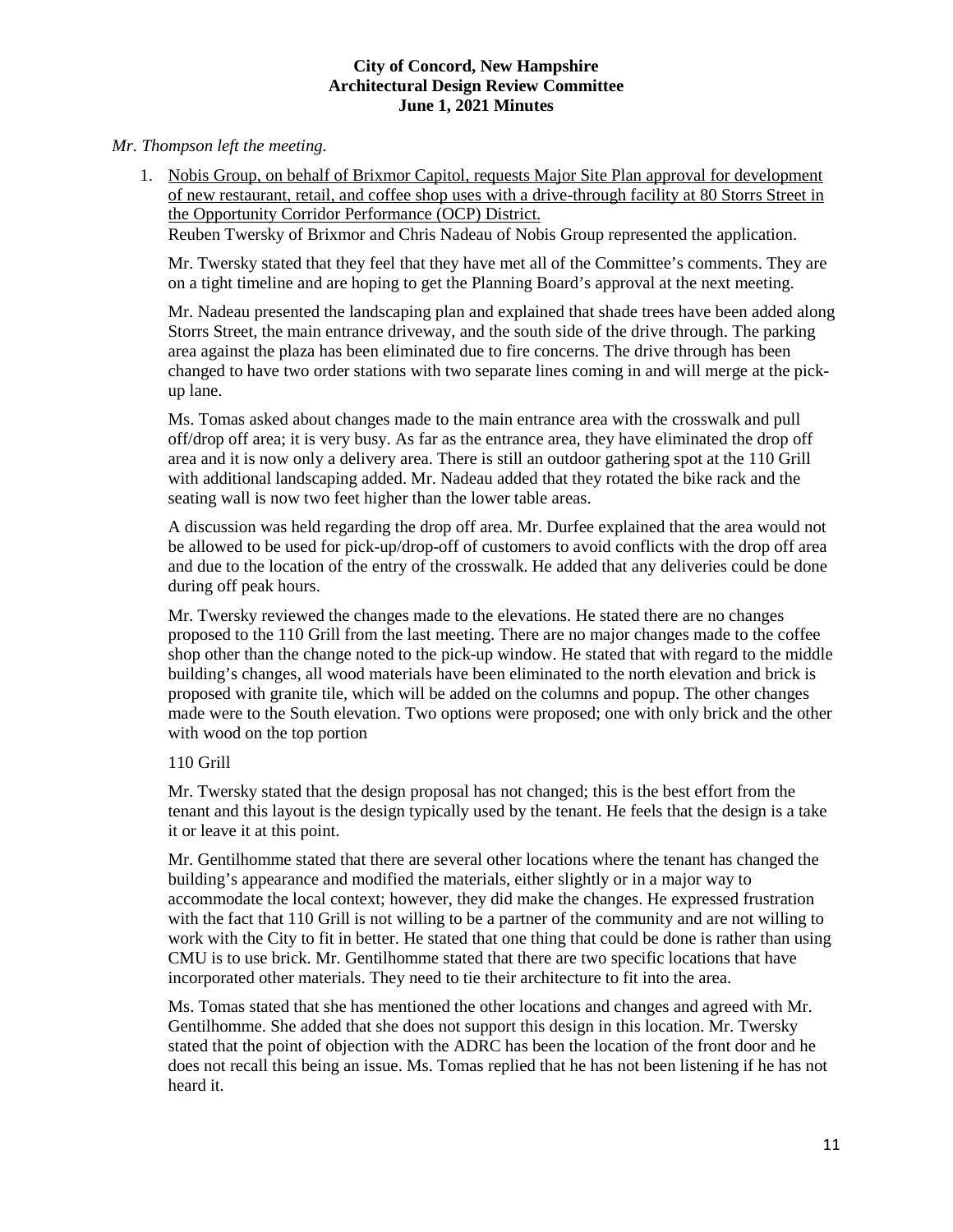Ms. Hengen stated that the change to brick from wood clapboard the middle building is successful. She added that the street is a major artery of the City, a pedestrian walkway and connects to Main Street. She stated that the vision is to have a street scape that functions as a secondary Main Street. The other two tenants have been willing to work with the City and design the buildings to fit in and 110 Grill has not.

Mr. Doherty stated that the Committee is not happy that the tenant has not changed the exterior.

Coffee Shop

Mr. Doherty mentioned that the entry is on the right side of the building and it was suggested to shift the logo to the right. Mr. Twersky replied that they will be returning with a sign package.

Mr. Gentilhomme stated that the siding was changed to an architectural panel siding, which is an improvement.

# Center Tenant Building

Ms. Hengen stated that option A where the siding is all brick, is a better option, as noted in the south elevation; wood does not belong in downtown. She stated that the commercial architecture along Main Street would be a better prototype for this project versus wood framed houses. He stated that he could check back with the architect to see if there is something else they could add; however, adding brick to the front elevation is very heavy. They have added glazing to lighten it up some. Depending on the use and ceiling heights, he suggested adding spandrel glass. Members agreed with the option of spandrel glass.

Mr. Gentilhomme stated that the spandrel glass gives the sense of having two stories. Ms. Tomas added that there is already glass, granite tile, and brick. She suggested that they limit it to these three materials. All members concurred.

Mr. Doherty again reiterated that he feels that this is a missed opportunity to have multi-story buildings in this part of the City. He stated that the applicant is given it some height with materials used to give the illusion that there are two stories; however, it is a miss for this site. Mr. Twersky replied that he has heard the comments. He stated that he is aware that there is a vision and a 2020 Master Plan. The conservation would be different City is looking for eminent domain with different incentives and wants to knock down the center and redo the area, but they are still dealing with an existing shopping center.

# 110 Grill

Mr. Twersky asked for clarification of what materials the Committee is looking for, for the 110 Grill. Ms. Tomas replied that the building should fit in with the context of the City and not look like every other 110 Grill. There is not one specific material or style; it has no context as proposed. She added that the design of the other buildings has been done well and fits in with the City. The 110 Grill needs to do the same.

Ms. Hengen suggested specifically to introduce materials such as brick and granite. Ms. Tomas added that it is not just materials; it is the shape of the building as well. Mr. Gentilhomme noted the angled roof, which he does not feel is the best design. Ms. Hengen referenced another location that was inside a wood framed building so the business is able to conform to the context.

Mr. Twersky requested the images referenced to be sent to him

Mr. Gentilhomme made a motion, second by Mr. King, to recommend approval of the submissions with the following comments: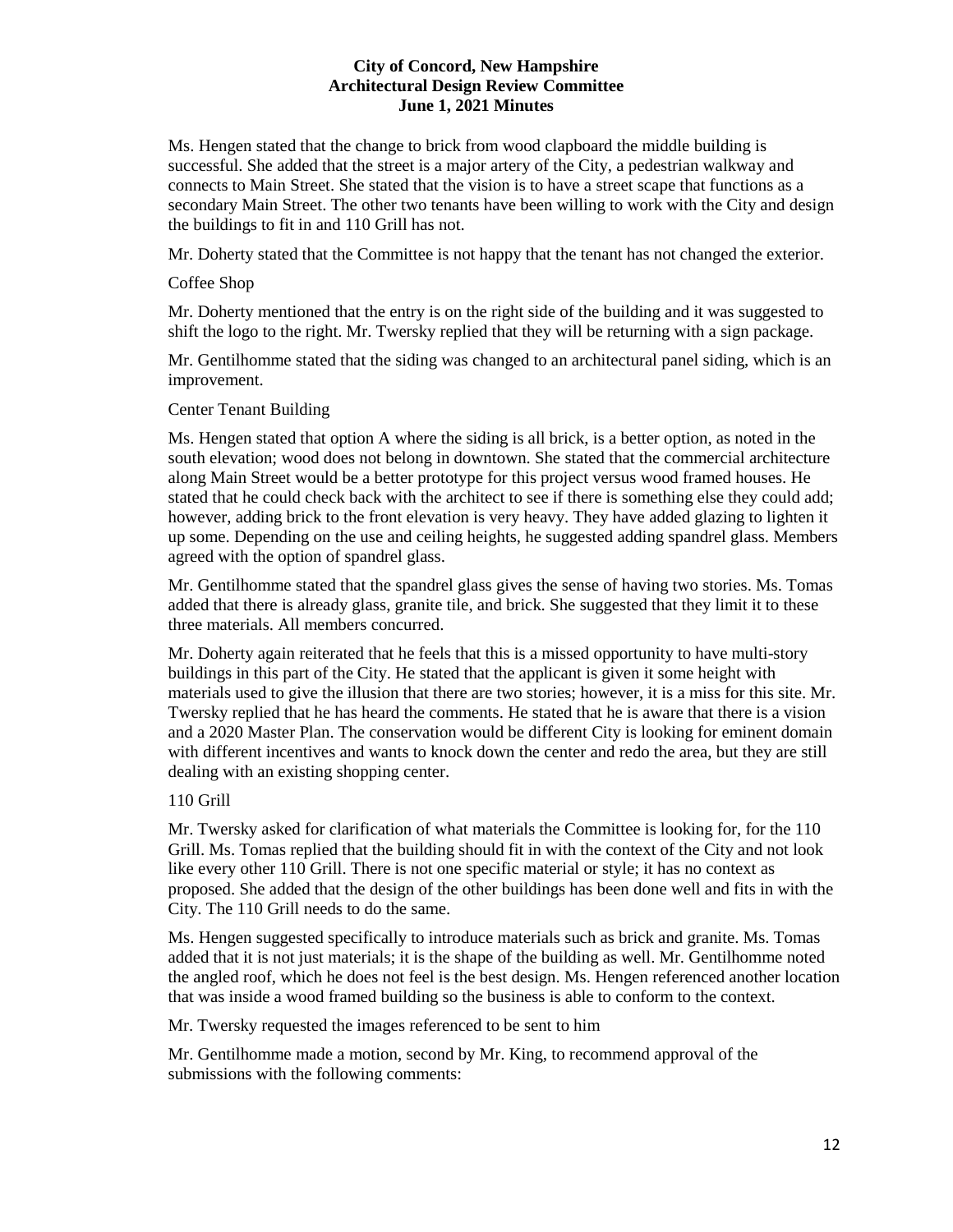- Asking the applicant to reconsider the architecture of the 110 Grill building, specifically to consider the materials and the form/shape to be more in conformance of the materials found in downtown concord Main Street; and
- With the middle building, the Committee would prefer option A for the south elevation; the west elevation the Committee prefers a solid spandrel light above the heavy horizontal line that goes over the fold of the west façade (in the middle of the building); and
- The south building, (anticipated to be a drive-up coffee shop) on the east elevation, the sign should be moved to the north side of the façade.

Ms. Hengen stated that she is uncomfortable with the motion and would prefer to approve the designs of the middle and south building with the caveats noted and not approve the north building.

The motion and second were withdrawn.

Mr. Gentilhomme made a motion, second by Mr. King, to not approve the architecture and finishes of the 110 Grill because the form and finishes are not compatible with that which is seen in downtown Concord Main Street.

The motion passed unanimously with a roll call vote as follows:

Mr. Doherty – in favor Ms. Hengen – in favor Ms. Tomas – in favor Mr. King – in favor Mr. Gentilhomme – in favor Mr. Simonis – in favor

Mr. Gentilhomme made a motion, second by Mr. King, to recommend approval of the architectural designs of the middle and south buildings, with the following requirements:

- The Committee recommends option A for the south elevation with spandrel light, in full height, be used on the middle of the west elevation above the horizontal dark band; and
- The sign be moved towards the north corner of the building on the east elevation of the south building to better delineate that the entrance is down the alleyway.

The motion passed unanimously with a roll call vote as follows:

Mr. Doherty – in favor Ms. Hengen – in favor Ms. Tomas – in favor Mr. King – in favor Mr. Gentilhomme – in favor Mr. Simonis – in favor

Ms. Tomas made a motion, second by Mr. King, to recommend approval of the site, as submitted, with the concern of the loading and unloading drop off area will be a potential issue with confusion of a drop off area.

Mr. Doherty commented that this drive through is still not something that should be going on in the downtown area. Mr. Gentilhomme agreed and added that he also understands the concerns with a truck loading and unloading area, he would prefer to leave up to the City's Engineering Department. Mr. Durfee suggested moving the crosswalk. Ms. Hengen agreed with moving the crosswalk. Mr. Doherty commented that here is still a lot of activity going on in this area. Ms. Tomas stated that there is a traffic light and will not be looking at pedestrians; it is a very busy